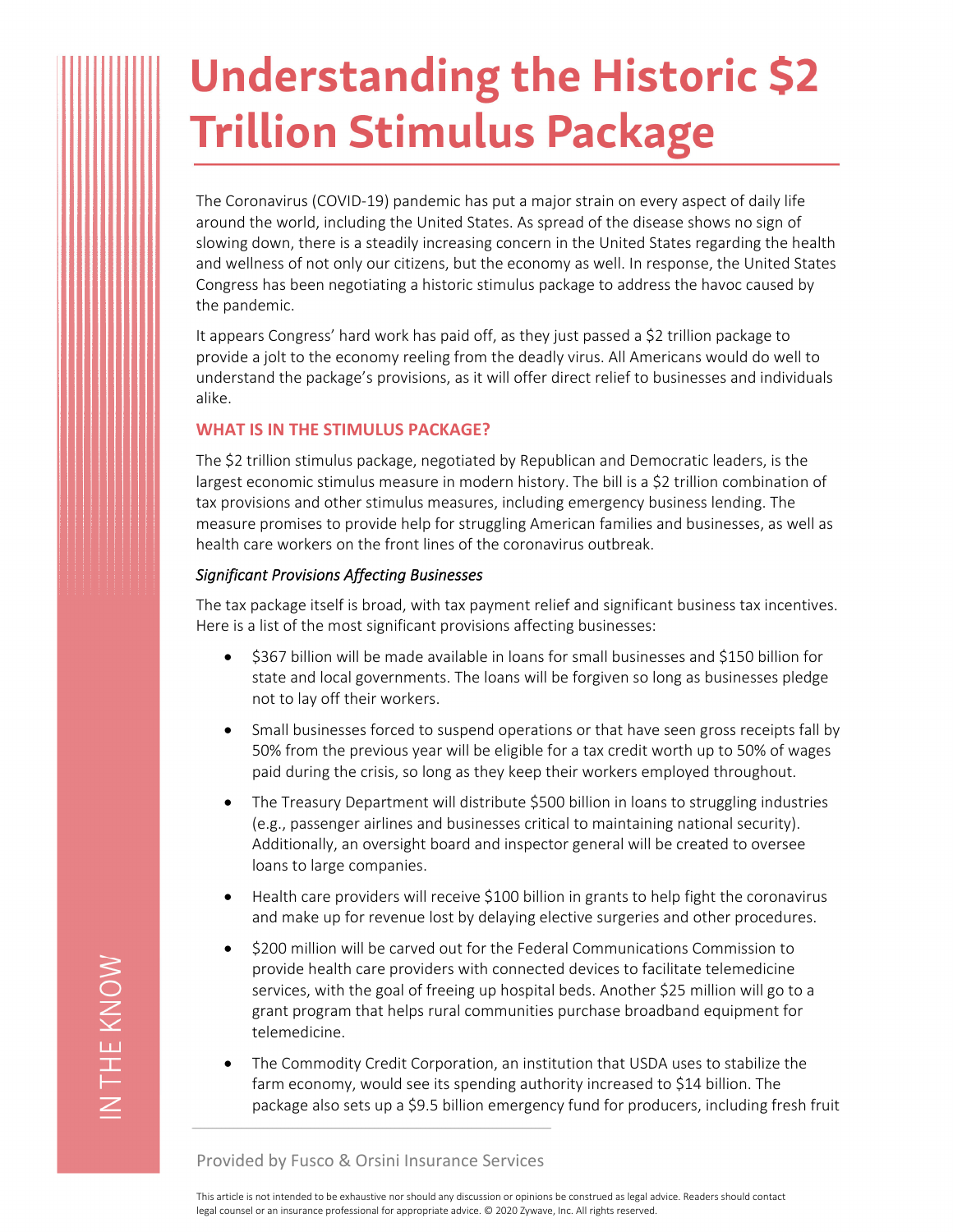- and vegetable growers, dairy farmers and cattle ranchers, along with local food systems like farmers markets.
- Colleges and universities, as well as school districts, will receive more than \$30 billion.
- State and local governments will receive \$150 billion, with \$8 billion set aside for local governments.
- The package will provide the U.S. Postal Service with a \$10 billion Treasury loan to stave off insolvency. Retailers, restaurateurs and hotels will be able to immediately deduct from their taxes what they spend on property improvements.
- Employers can defer the 6.2% tax they pay on wages used to fund Social Security.

## *Significant Provisions Affecting Individuals*

The major piece of the individual tax changes will offer rebate checks based on a new tax credit of \$1,200 per filing adult and \$500 for each qualifying child. Additionally, unemployed individuals will receive an unprecedented expansion of benefits and payments.

Here is a list of the most significant provisions affecting individuals, many of which will be discussed in detail later in this piece:

- $\bullet$  Single Americans will receive \$1,200, married couples will get \$2,400 and parents will receive \$500 for each child.
- Unemployed individuals, including freelancers and furloughed employees, will get an extra \$600 per week for up to four months, on top of state unemployment benefits.
- The package also calls for a new pandemic unemployment assistance program, which will provide jobless benefits to those who are unemployed, partially unemployed or unable to work because of COVID‐19 and don't qualify for traditional benefits.
- The Department of Education will suspend payments for student loan borrowers without penalty through September 30.
- There will be housing protections against foreclosures on mortgages and evictions for renters. Anyone facing a financial hardship from the coronavirus will receive a forbearance on federally backed mortgage loans of up to 60 days. Those with federally backed mortgage loans who have tenants are not allowed to evict tenants solely for failure to pay rent for a 120‐day period.

As you can see, the package will have a far-reaching impact as it drives money toward workers, small businesses and industries that have been impacted by the economic downturn due to the pandemic.

# **OVERVIEW OF MAJOR BILL PROVISIONS**

Now that you're aware of the major implications for both businesses and individuals, let's take a more in‐ depth look at the most important provisions.

## *Loans and Tax Credit Available to Small Businesses*

Keeping businesses afloat and workers under the wing of their employers is critical for ensuring the economy can quickly restart after the pandemic subsides. To this end, the stimulus package creates a \$367 billion federally guaranteed loan program for small businesses that employ 500 or fewer people who must pledge not to lay off their workers. The loans will be available during an emergency period ending June 30, and would be forgiven if the business uses the loan funds for approved purposes and maintains the average size of its full-time workforce, based on when it received the loan.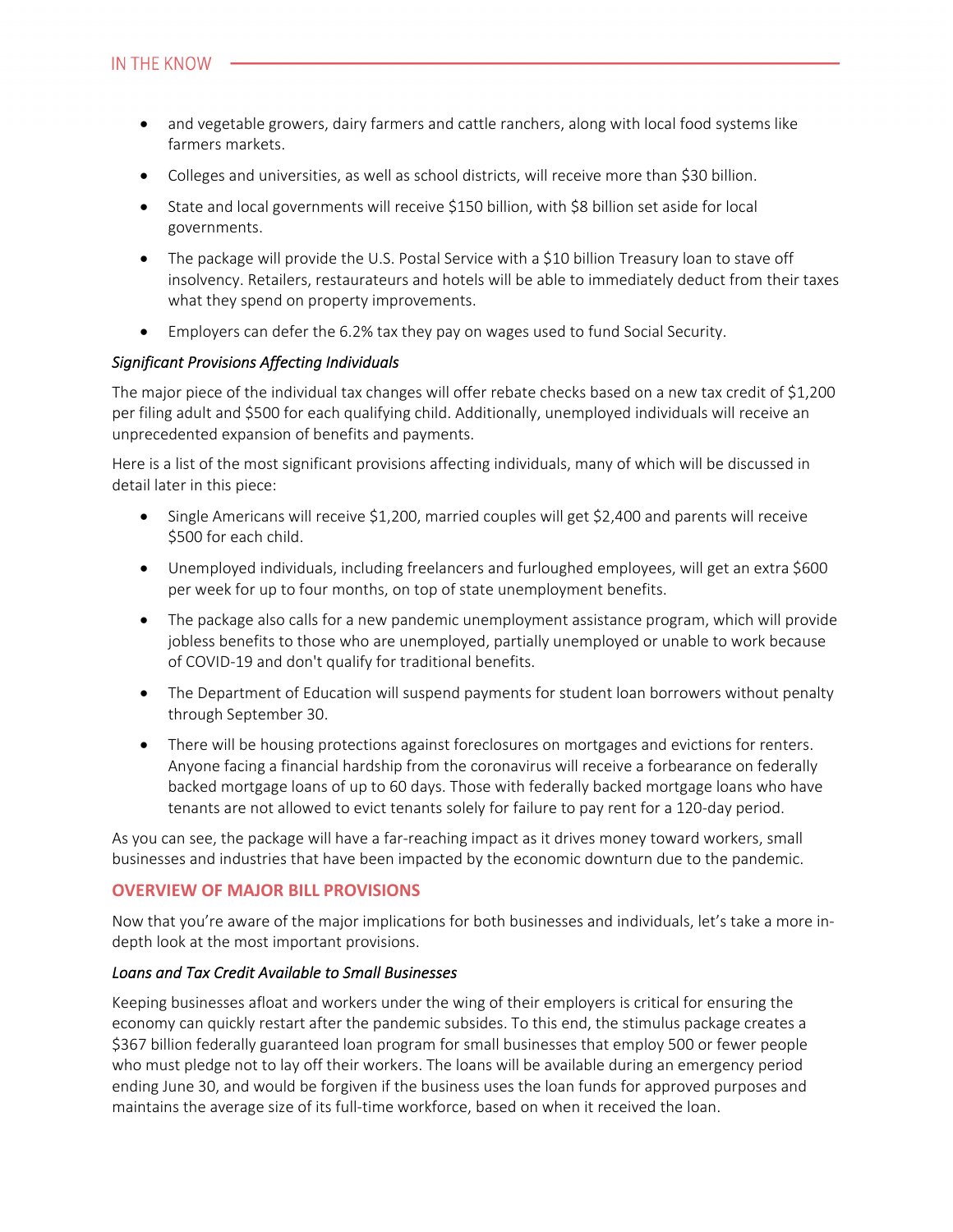Additionally, small businesses forced to suspend operations or that have seen gross receipts fall by 50% from the previous year, will be eligible for a tax credit worth up to 50% of wages paid during the crisis, so long as they keep their workers employed through the crisis. Wages remain eligible until business is no longer suspended or gross receipts for a quarter reach 80% of the prior year. The credit could be applied to all wages for employers with fewer than 100 employees, while the benefit is capped at \$10,000 in wages per employee for larger employers.

## *Expansion of Unemployment Benefits*

The stimulus package includes a significant expansion of unemployment benefits that will extend unemployment insurance by 13 weeks and include a four-month enhancement of benefits (for reference, many states already provide 26 weeks of unemployment benefits, and thus participants in such states would be eligible for a total of 39 weeks when adding the 13 weeks of federal relief). The enhanced benefits will provide an additional \$600 per week on top of what state unemployment programs pay.

Note that many individuals who typically do not qualify for unemployment insurance will qualify under the package, including independent contractors and self‐employed individuals. In sum, those who are unemployed, partially unemployed or who cannot work for a wide variety of coronavirus‐related reasons will be more likely to receive benefits.

## *Individual Checks to Taxpayers*

As noted earlier, the package will provide direct payments to taxpayers based on the adjusted gross income found on their 2019 federal tax return. All U.S. residents with adjusted gross incomes up to \$75,000 (\$150,000 for married couples) will get a \$1,200 (\$2,400 for couples) payment. Families will receive an additional \$500 per child, as a way to create a safety net for those whose jobs and businesses are affected by the pandemic. However, the payments will start to phase out for individuals with adjusted gross incomes greater than \$75,000. Those with incomes higher than \$99,000 will not qualify for payments under the stimulus package.

It is unclear how long it will take the IRS to process every payment. The Trump administration has indicated that Americans could be seeing direct payments as soon as April 6.

# **HOW CAN I TAKE ADVANTAGE OF THE STIMULUS?**

Now that you're acquainted with the impact of the stimulus package, let's discuss how you might take advantage of these benefits:

## *How can I obtain a small business loan from the government?*

The U.S. Small Business Administration (SBA) is offering loans for qualifying small businesses. These are low-interest (3.75% for small businesses and 2.75% for nonprofits) loans with terms potentially as long as 30 years. You can apply for an SBA loan through its website. Be prepared to provide the following information:

- Tax Information Authorization (IRS Form 4506T), completed and signed by each principal or owner
- Recent federal income tax returns
- Personal Financial Statement (SBA Form 413)
- Schedule of Liabilities listing all fixed debts (SBA Form 2202)

You may also need to provide profit and loss statements, recent tax returns and balance sheets.